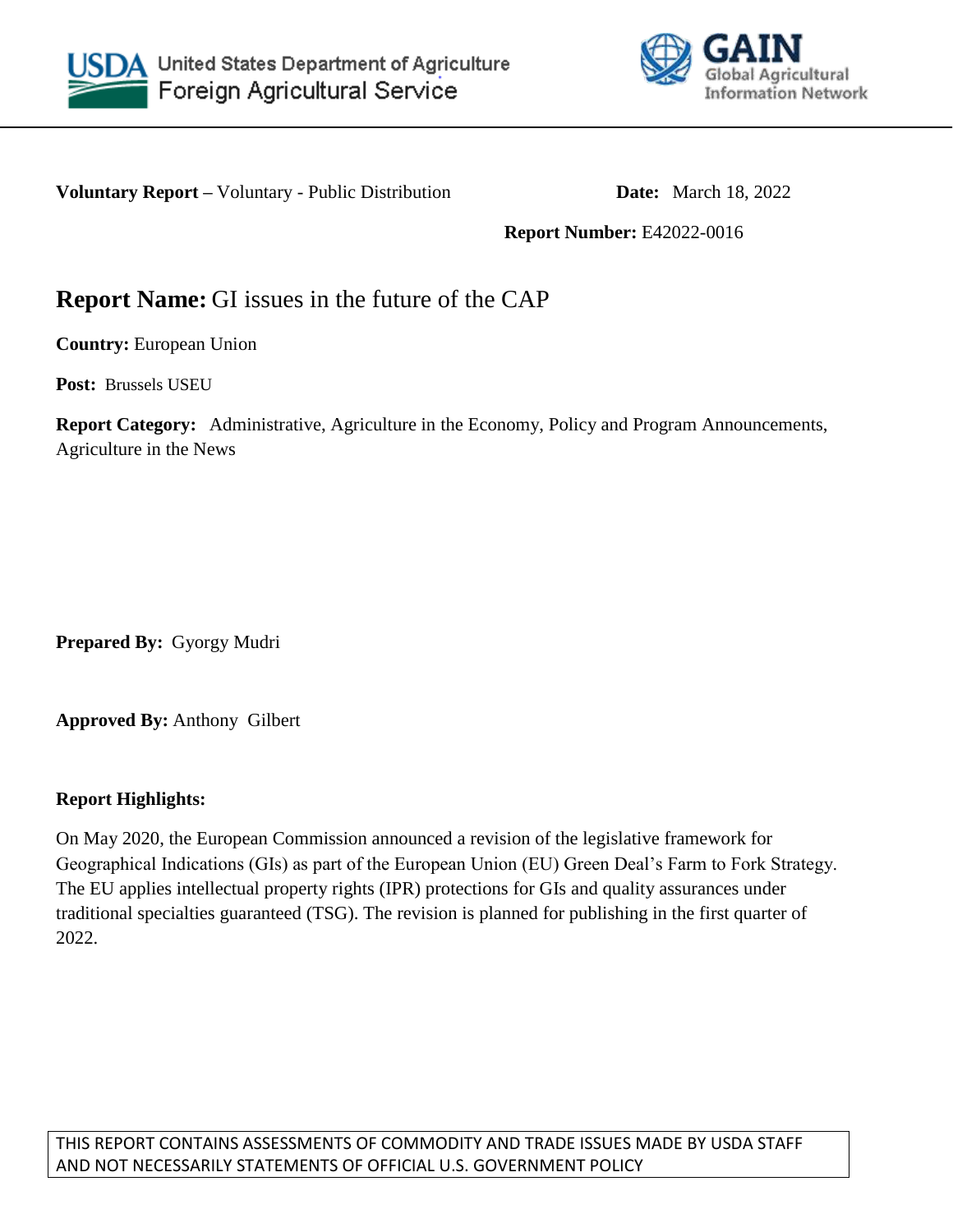### **General information:**

The EU protects more than 3,400 product names for agricultural goods, including also fishery and aquaculture products, wines, spirits, and other products. These include [protected](https://ec.europa.eu/info/food-farming-fisheries/food-safety-and-quality/certification/quality-labels/quality-schemes-explained_en#pdo)  [designations of origin](https://ec.europa.eu/info/food-farming-fisheries/food-safety-and-quality/certification/quality-labels/quality-schemes-explained_en#pdo) (PDOs) and [protected geographical indications](https://ec.europa.eu/info/food-farming-fisheries/food-safety-and-quality/certification/quality-labels/quality-schemes-explained_en#pgi) (PGIs) for agri-food products and wine and spirits. The TSG schemes are not linked to a specific geographical location, rather they protect traditional production methods and ingredient compositions. The key objectives of GIs and TSG schemes are to ensure the protection of the names of specific products and traditional production methods; safeguard the integrity of the internal market; seek optimal financial returns and fair competition for farmers and producers.

On May 2020, the European Commission [announced a revision](https://ec.europa.eu/info/law/better-regulation/have-your-say/initiatives/12664-Food-&-drink-EU-geographical-indications-scheme-revision-_en) of the legislative framework for GIs as part of the EU Green Deal's Farm to Fork Strategy. The EU applies IPR protections for GIs and quality assurances under TSG. On December 2021, a report was published on the GIs and TSG protections in the EU as part of the revision of the European GIs system for agricultural products, wines and spirit drinks and the related impact assessment. The key findings in the [executive summary](https://eur-lex.europa.eu/legal-content/EN/TXT/HTML/?uri=CELEX:52021SC0428&from=EN) suggested that the GIs and TSG schemes offer a wide range of benefits for stakeholders. This includes a fair financial return and enhanced competitiveness for farmers and producers. The report notes that the scheme is not applied systematically in all EU Member States underlining that practices broadly differ among the various sectors. Moreover, consumer awareness and understanding are low in some EU Member States, as well as a complex registration process with unclear IPR protections. The report states that GIs and TSG schemes ensure the integrity of the internal EU market, providing value added through uniform product standards for trade with third countries.

## **GIs and the Common Agricultural Policy (CAP) 2023-2027**

A political agreement was finalized on the CAP 2023-2027 after it was approved by colegislators the European Parliament (approved November 23, 2021) and the European Council of Member States (approved December 2, 2021). Within the CAP, the [Common](https://eur-lex.europa.eu/legal-content/EN/TXT/HTML/?uri=CELEX:32021R2117&from=EN)  [Market Organization](https://eur-lex.europa.eu/legal-content/EN/TXT/HTML/?uri=CELEX:32021R2117&from=EN) regulation addresses GIs. The reform provided positive measures for agri-food sectors for GIs by simplifying procedures for modified GI specifications and the possibility for all GIs to apply the regulation as an instrument of supply. Also, the CAP reforms provide enhanced protections and the possibility of including voluntarily elements of sustainability in the GIs specifications in line with the Farm to Fork Strategy.

### **Stakeholders' reaction**

[Euractiv reported](https://www.euractiv.com/section/agriculture-food/news/meps-concerned-by-trademark-approach-for-new-geographical-indications-rules/) that Members of the European Parliament expressed concerns objecting to bridging GIs to IPR and the [involvement of the EU's regulatory authority](https://www.euractiv.com/section/agriculture-food/news/agrifood-brief-powered-by-european-snacks-association-green-rush/) for intellectual